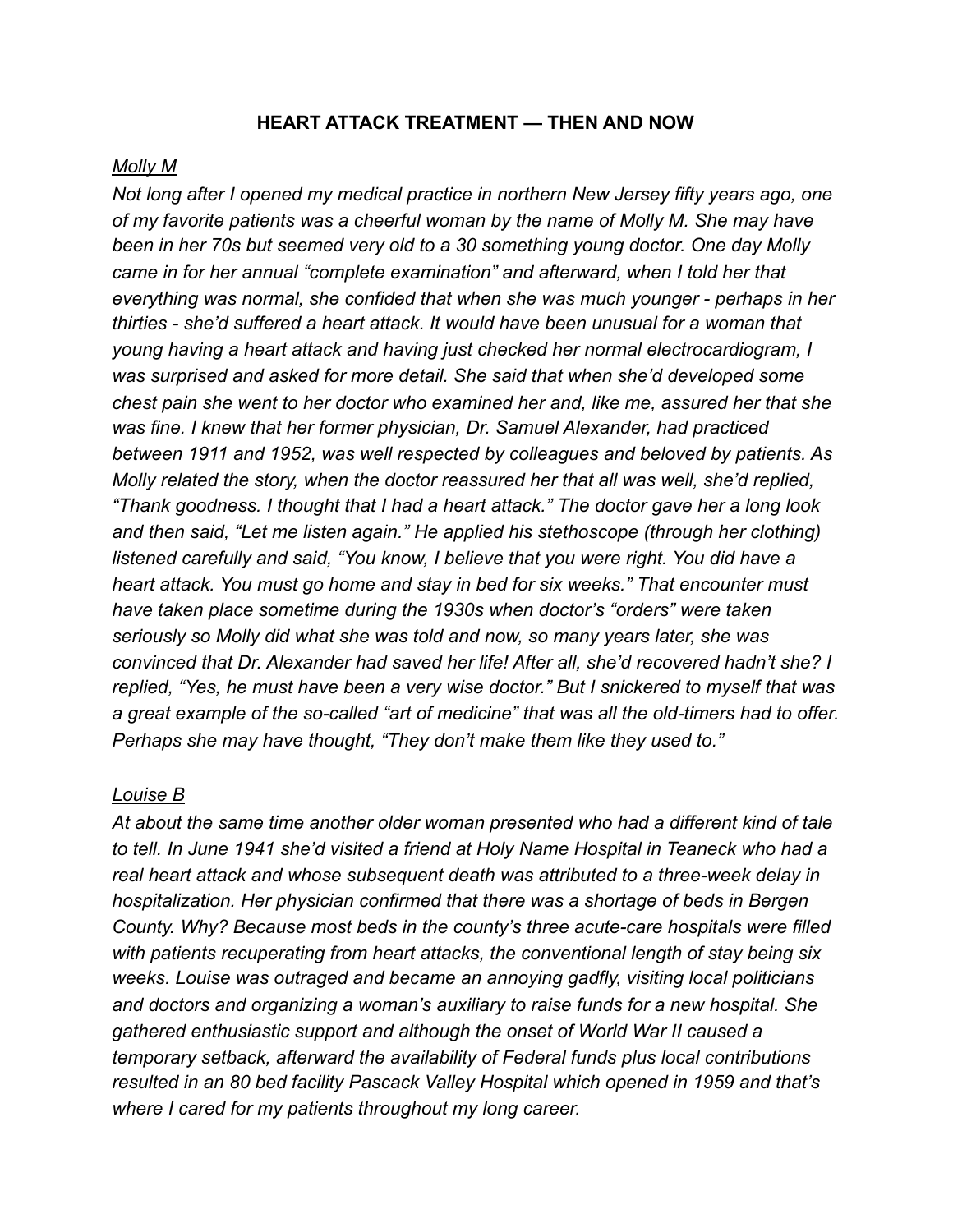#### ARMCHAIR TREATMENT

Before my time, medical tradition held that patients who sustained heart attacks (more properly called myocardial infarctions) were confined to strict bed rest for four to six weeks. That's why Louise B's friend couldn't find an empty bed. Sitting in a chair was prohibited and patients were not allowed to turn from side to side without assistance. During the first week they were fed; moving their bowels or urinating required a bedpan; some physicians prohibited their patients from listening to the radio or reading a newspaper and visits by family members were strictly limited. Patients were heavily sedated, there was a sense of hopelessness and depression and about one in three died, many from blood clots migrating to the lungs. Yet physicians convinced themselves that all this was the price of survival - and physician's judgments were trusted.

But by the 1950s cardiology practice was beginning to change. Dr. Bernard Lown, then a cardiology fellow at Peter Bent Brigham Hospital under the mentorship of Dr. Samuel Levine, suggested to his boss that they experiment by permitting newly admitted patients after heart attacks to spend increasing amounts of time in a chair starting on the third hospital day. Writing nearly six decades later, Dr. Lown recalled the initial reaction:

 *Although I knew the project would be a chore, I didn't expect it to be an act of martyrdom. Little did I realize that violating firmly held traditions can raise a tsunami of opposition. The idea of moving critically ill patients into a chair was regarded as off-the-wall. Initially the house staff refused to cooperate and strenuously resisted getting patients out of bed. They accused me of planning to commit crimes not unlike those of the heinous Nazi experimentations in concentration camps. Arriving on the medical ward one morning, I was greeted by interns and residents lined up with hands stretched out in a Nazi salute and a "heil Hitler!'" shouted in unison.*  (Lown, B. *The Lost Art of Healing*, Ballantine Books 1999)

Despite dire predictions of serious complications, Lown and Levine's patients did remarkably well. Compared with recumbent patients they needed fewer narcotics, sedatives or hypnotics; moods improved and they began to harangue their doctors to let them walk and pressed for early discharge. Their radical "Armchair Treatment" was published in 1952 (*JAMA*, 148: 1365) and within a few years bed pans were abandoned, walking was permitted earlier, hospital mortality fell by about a third and the period of hospitalization was cut in half. Bed rest had seemed a logical treatment to reduce the burden on the damaged heart. (Yet such simplistic reasoning also has been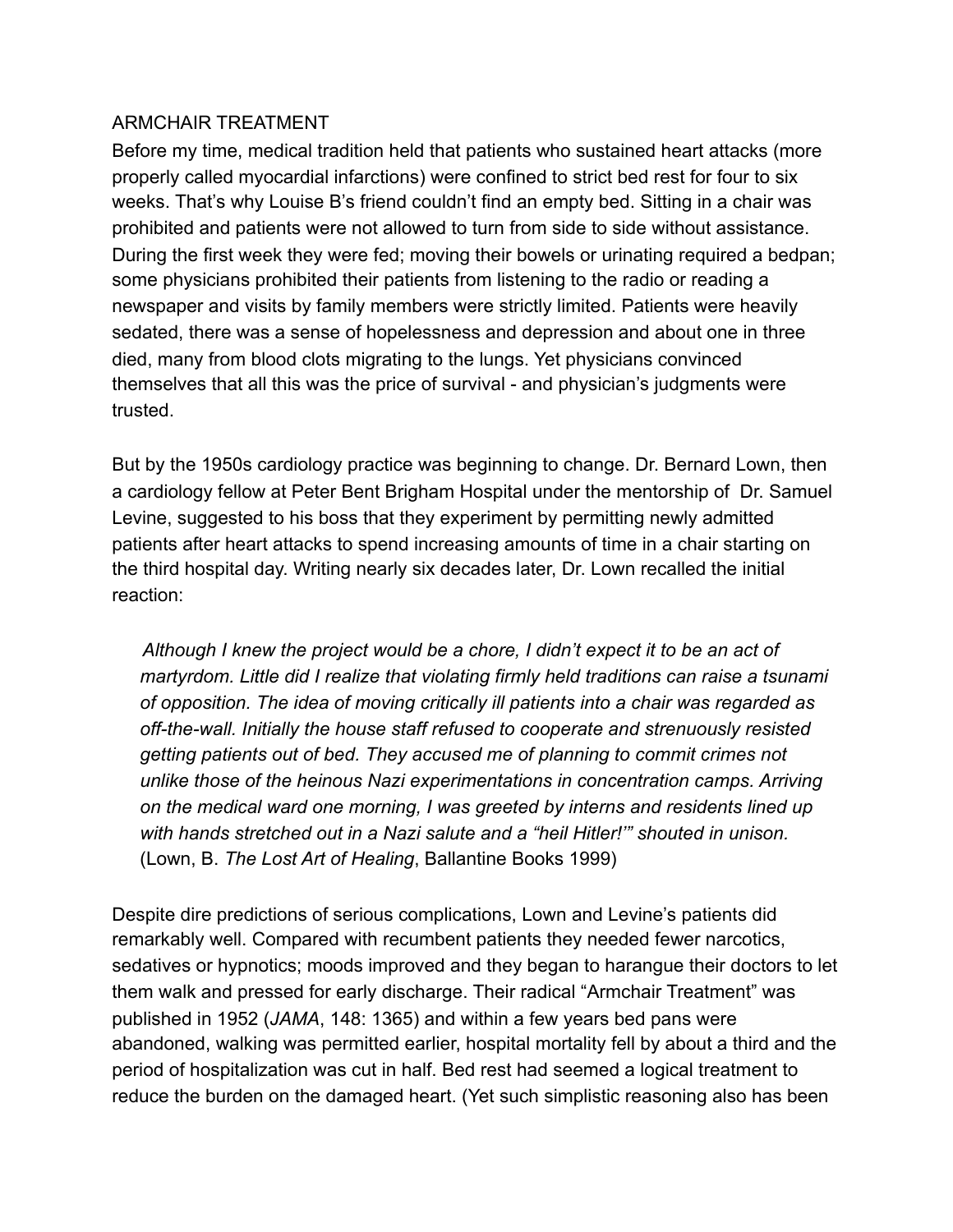responsible for blood letting, X-ray treatment of peptic ulcers and lobotomies for the mentally ill.0 Lown quoted the theologian Reinhold Niebuhr who wrote, "We mean well and do ill, and justify our ill-doing by our well-meaning." Dr. Lown observed that when good answers are unavailable, bad answers may replace them:

 *When a new paradigm takes hold in medicine, its acceptance is extraordinarily rapid. Few acknowledge that they once adhered to a discarded method. This was succinctly captured by the German philosopher Schopenhauer. He maintained that all truth passes through three stages; first, it is ridiculed; second, it is silently opposed; and finally, it is accepted as having always been self-evident.* 

Nevertheless, when President Eisenhower ( a four pack a day smoker) had a heart attack in 1955 at age 64, his doctors consulted Harvard's Paul Dudley White who favored his colleague Sam Levine's chair rest treatment. Soon after Ike was lifted into a chair there was a recurrence of chest discomfort, the approach was abandoned and he was returned to bed. At least Eisenhower took the advice of Dr. White, who famously advocated a vigorous life style, so the president was spared a life of invalidism.

# LENGTH OF STAY

In 1974 my partner and I published a review article about the treatment of acute myocardial infarction (*Medical Clinics of North America*, March, 1974) in which we noted that responses to a questionnaire sent to 2,206 American physicians indicated that the median hospital stay for all patients after uncomplicated myocardial infarction was 21 days with a median time to return to work of 2 to 4 months. But we also cited a more recent prospective study which found that the duration of bed rest after infarction prescribed by various physicians varied widely from 7.4 to15.2 days. No clear reasons for this disparity were detected and we concluded:

 *It is likely that many patients are kept in bed for excessive and arbitrary periods of time that are not dictated by known facts about the course of the disease….many reports have advised reduction of the duration of bed rest …and it is our opinion that in patients with uncomplicated infarction, permission to sit in a chair may be granted during the first week. Chair time is gradually increased thereafter and followed by progressive ambulation, with hospital discharge generally between 2 and 3 weeks.* 

In 1983 I published another article with what I thought was a bold declarative title: "Optimum length of hospitalization for uncomplicated myocardial infarction is *ten* days." (*J. Med. Soc. New Jersey* 80: 421, 1983.) However, throughout the 1980s and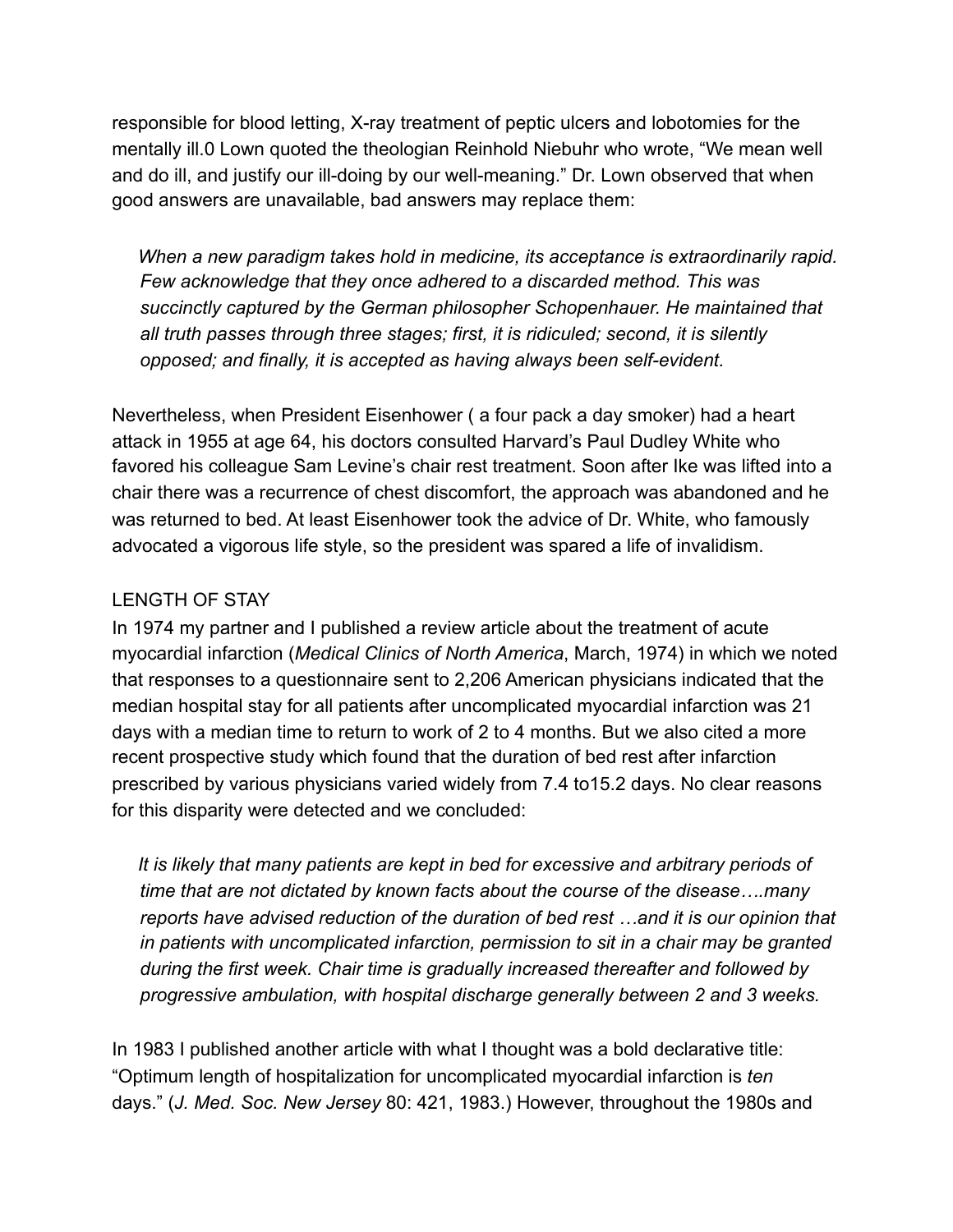90s and into the 21st century studies from around the world showed a progressive decline in length of hospitalization. By 2003 a report concluded that extending hospitalization beyond day 3 was of negligible benefit but added much cost. By 2011 a study of more than 1,500 patients with a first heart attack found that the average LOS was down to 2.9 days. Indeed it concluded that discharge of low-risk patients "at day 2 or sooner" in low-risk patients was the new standard of good care. (*Amer J. Cardiol.* Feb 15, 2018) Quite a change from four to six weeks in bed!

# VALUE VS. VOLUME

The dynamic between doctors and patients used to be highly personal - very different than today's depersonalized business oriented culture. The current state of health care economics is based on the still unproved premise that unnecessary hospitalization can be avoided at great cost saving without sacrificing efficacy or safety.

Let's start by considering some statistics from 2013 - which reflected the situation just before the Affordable Care Act was implemented. Although total health care expenditures have maintained a relatively stable share of GDP, currently a little more than 18%, the largest single component is hospital care. Although only about 7% of the population are hospitalized each year, the mean cost for each stay is more than \$18,000. Payment for more than 36 million hospitalizations was Medicare 39%, Private Insurance 30%, Medicaid 21%, Uninsured/Other 10%. The challenge was how to incentivize providers (both doctors and hospitals) to maintain or improve quality of care while reducing systemic costs. This led to experiments with alternate payment models, including bundling everything into a single package that would incentivize economy and efficiency. The industry's new mantra became "value over volume." But true value is in the eye of the beholder - patient, doctor, hospital, insurer, pharmaceutical company, government - who may not see eye to eye.

A recent study from Duke University (*JAMA* 2/20/18) evaluated the administrative cost of complying with insurance-related activities. To use just one example, for a single primary care office visit the estimated cost for billing and insurance-related expenses was \$20 - the figures for inpatient services were exponentially higher. It cost a typical primary care practitioner \$100,000 a year merely to get paid for their work. Despite the highly touted electronic medical records that presumably reduce documentation requirements, administrative time and cost for billing has increased and frustration associated with the electronic medical record is one of the major causes of physician "burn out" and early retirement.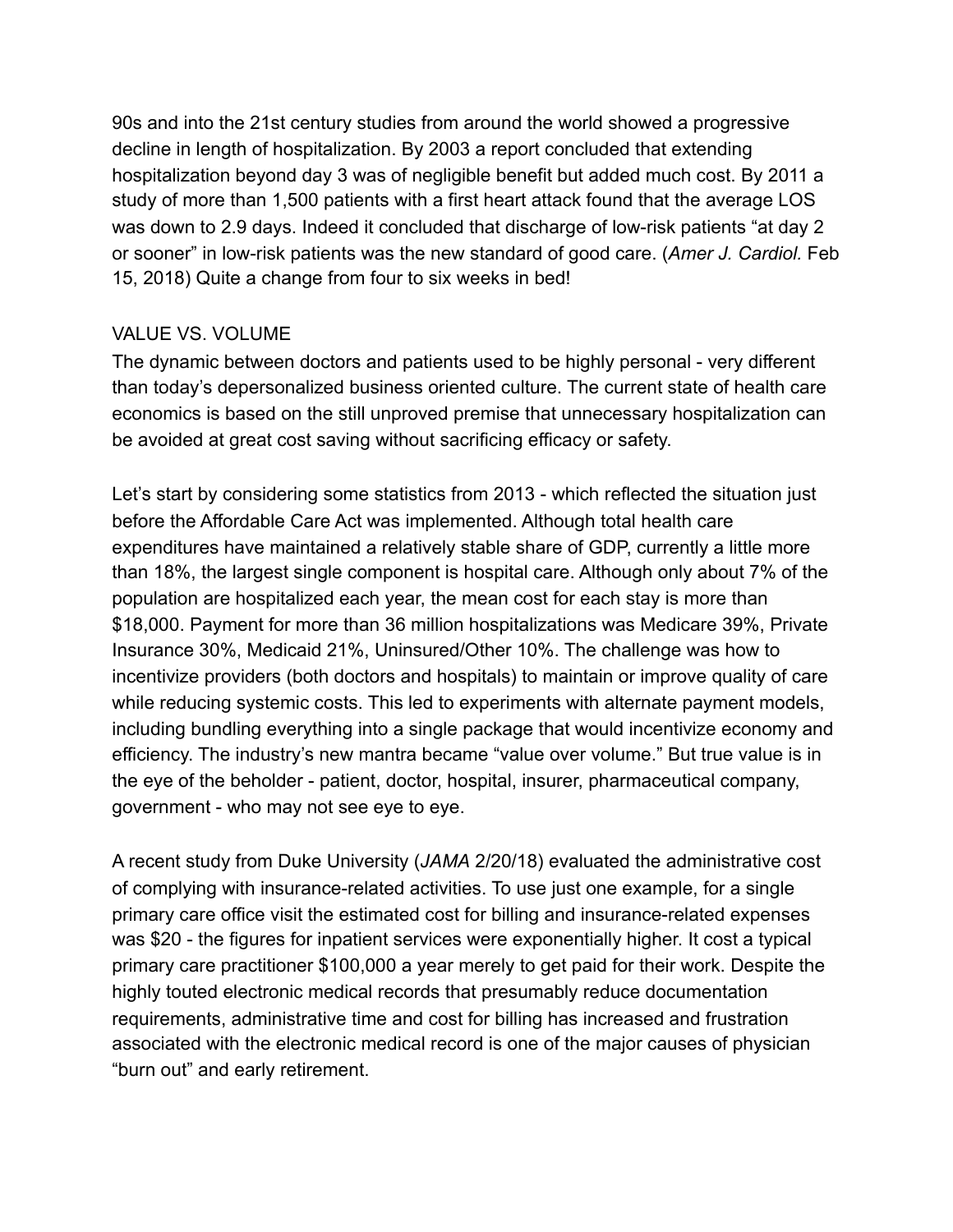### THE FINE ART OF MEDICAL CODING

Now let's consider the arcane world of medical billing. If your mind is already spinning, try to understand the difference between DRG, ICD-10 and CPT coding. Don't bother. Hospitals and offices employ squads of professional coders in order to squeeze every penny they can out of each patient service. There's a constant tug-of-war between providers and payers who negotiate, deny, justify and compromise. The system invites shading the truth, yes, it's all based on what the doctor's notes say, but then the pros get to work -"up-coding" or using "strategic billing."

Again, let's use chest pain as an example. Every year more than 750,000 Americans suffer a heart attack. Acute coronary artery disease (including myocardial infarction and coronary atherosclerosis) is among the most expensive hospital conditions. In 2013 they accounted for 3% of admissions and cost more than \$22 billion (MI \$12 billion, ASHD \$9 billion). Other causes of chest pain were far down the list. Until relatively recently, when a patient developed acute chest pain and heart disease was considered to be a possible cause, the default reaction was to hospitalize for observation until a myocardial infarction was ruled in or out. There was no agonizing about details, r/o MI was enough. Reimbursement both to the doctor and the hospital was based on what services were provided and how long the patient remained in house - so-called "fee-forservice." That was easy and understandable, but it contributed to rising costs and was a perverse invitation to game the system - just stay a few more days to be sure and we'll do a few more tests. The patient rarely minded - better to be safe than sorry and, after all, someone else was paying.

However, there is often a gray area when distinguishing between those well enough to go home but not sick enough to be admitted. Because insurers and Medicare/Medicaid (CMS) were concerned that under the old payment system doctors and hospitals were abusing the option, the rules of play and pay have changed. Now when a patient presents to an emergency room with chest pain of uncertain cause, they may be admitted to a holding unit for two midnights where appropriate tests are performed to rule out an incipient heart attack. However, for patients who are in this diagnostic limbo, Medicare will reimburse only as an *outpatient* service, meaning that they might be responsible for sizable co-payments and for whatever the hospital charges for medications (hugely inflated) that they usually take at home (they can't bring their own.)

Some would argue that this is a good thing because unless patients have "skin in the game" they will always choose the more expensive option. Hospitals have developed their own strategies about how to compensate for new regulations and either employ or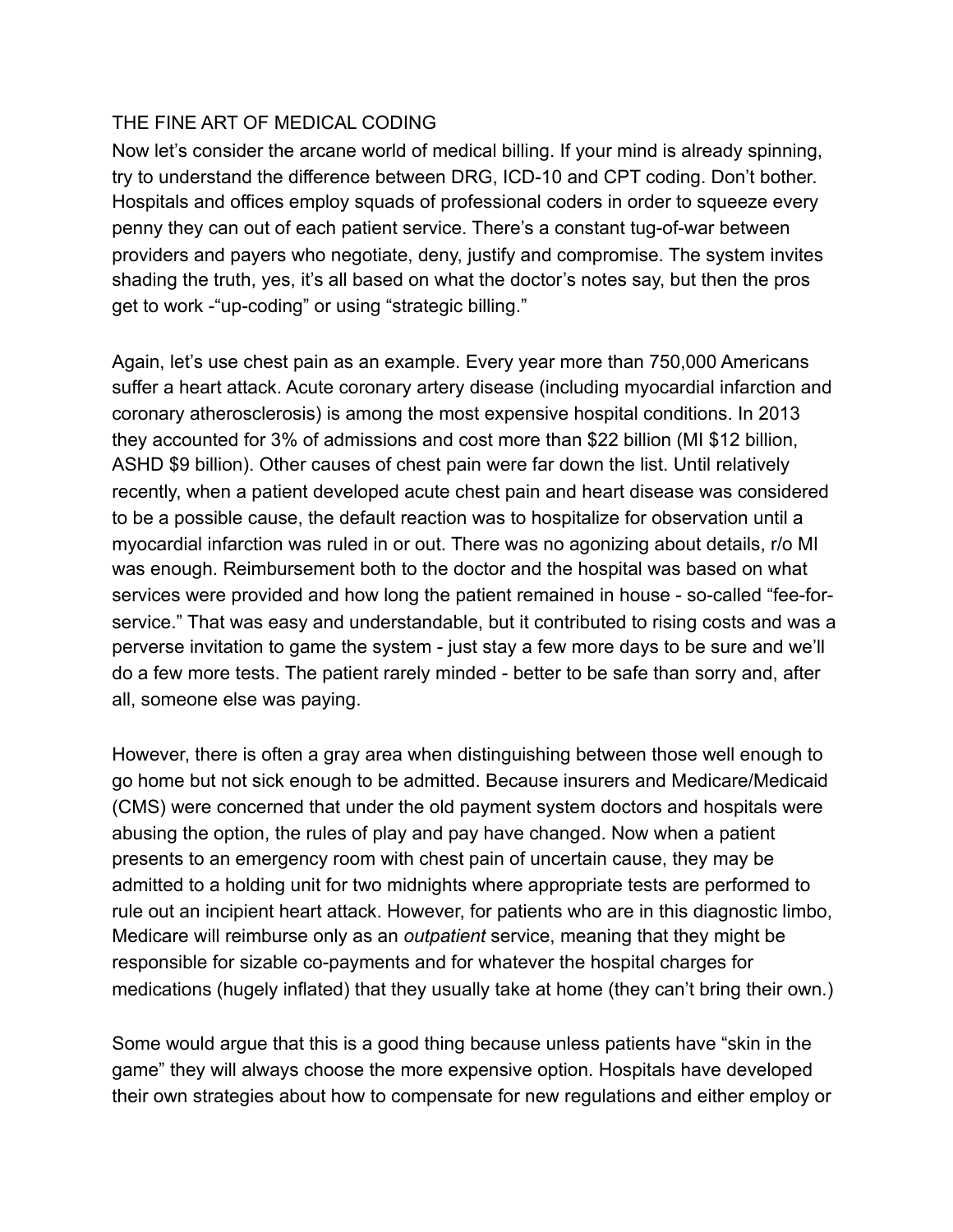contract with coding specialists to craft the most favorable combination of diagnostic codes - what's called "strategic coding." However, in the ensuing tug-of-war with CMS and insurers, the physician's clinical judgement and the patient's best interest, as they understand it, are likely to get lost - or so says this medical dinosaur.

Starting in 2000, CMS got smart and changed the financial incentives. They began a so called Prospective Payment where hospitals received a predetermined fixed price for the entire hospitalization based on the national average of resources expended for the same condition in the same age group. It was based on some 600 DRGs - diagnosis related groups. No longer were hospitals paid more the longer patients stayed and the more things they did to them.

For acute myocardial infarctions there are six DRGs depending on whether or not the patient died in the hospital or complications. The DRG basic DRG is 280 for which the average payment to the hospital is slightly over \$10,000. Just to give you an idea let's compare the 2016 data for our two local acute hospitals for DRG 280 an uncomplicated myocardial infarction that did not require invasive surgery.

|                              | Hospital Charge (avg) |        | Total Received Medicare Payment |
|------------------------------|-----------------------|--------|---------------------------------|
|                              |                       |        |                                 |
| Good Sam (49 cases) \$70,021 |                       | 11,937 | 11.152                          |
| Nyack (27 cases)             | \$63,001              | 12,287 | 11,480                          |

Discrepancies in charges for the same procedure in different areas of the country and even between neighboring hospitals is common and almost inexplicable. Countless studies but no clear reason - true sometimes was fraudulent billing but that can't account for all the differences. But without delving too deeply into how these numbers were derived which is virtually impossible, note that hospital charges far exceeded what Medicare considered to be reasonable - in this case by a factor of five or six fold. Incidentally, average cost for comparable condition in Canada is 40% what it is here - \$6,181 vs 15,631.

Patients experiencing an emergency are particularly at risk of landing in an out-ofnetwork hospital and, increasingly, people are learning to their dismay that their local community hospital may no longer accept their insurance. Currently Nyack Hospital is one of eleven acute care hospitals in Montefiore's management system which recently was dropped from Aetna's network because the Montefiore and Aetna were unable to agree upon what constitutes a reasonable fee. Although several states (including New